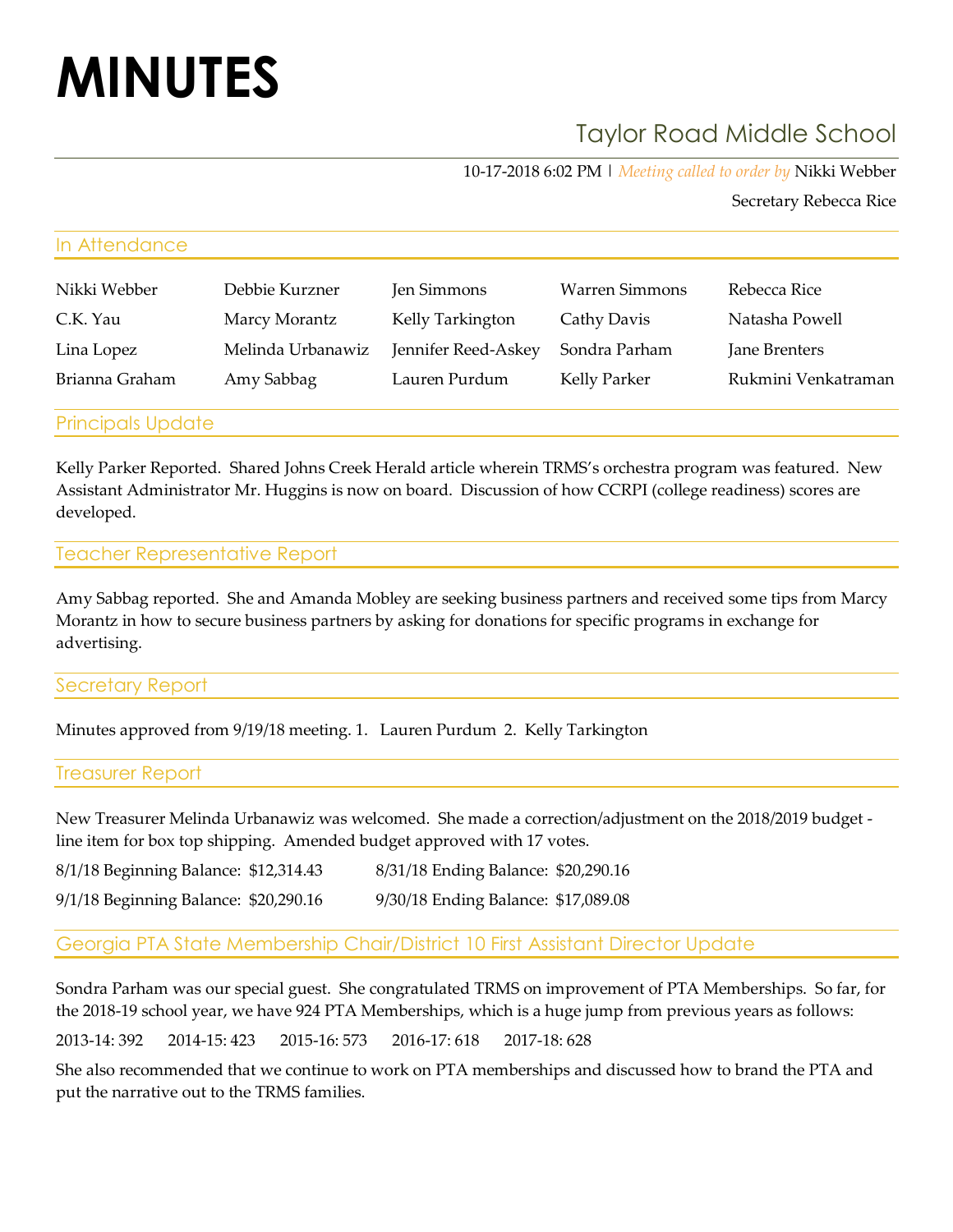- Positions: Open board positions available for 2019/2020 school year include President and VP Administrative Support. It would be good to bring in parents who would like to shadow for this school year.
- Plan of Work: Chairs need to provide Plan of Work so there can be ongoing consistency for positions.
- Holiday Luncheon: Discussion regarding 12/13/18 luncheon and possible white elephant gift exchange. Luncheon includes PTA board members, principal, assistant principals and bookkeeper.
- Communication: New weekly deadline for submissions to Monday Messenger is Thursday at 12noon. Requests should be emailed to Marcy Morantz with a copy to Jen Simmons.
- Lauren Purdum handled Tanner Photography fundraiser this year but it will be her last year. Seeking replacement. New date for Tanner Photos is 10/28/18, and a \$25 donation to TRMS gives the family a 11x14 family portrait, with options to purchase more packages.
- Upcoming Events: 6th Grade Fall Festival, Red Ribbon Week (volunteer requests via Monday Messenger), Reflections, 7th Grade Dance, Teachers' mailbox treats (Jane Brenters agreed to take this on).
- Facebook Live drawing for two bicycles. Winners were Alex ( $8<sup>th</sup>$  grader) and Katie ( $6<sup>th</sup>$  grader).

#### **VP Memberships** – Open

Membership/Directory – Jennifer Reed (newly filled)

Spiritwear – Cathy Davis/Open – spiritwear made more than \$1,000. Need help selling leftovers.

#### **VP Administrative Support** – Debbie Kurzner

Staff Appreciation – Jane Brenters/Rebecca Rice

Hospitality – Jennifer Oh/Open

Volunteer Coordinator – Rebecca Rice (positions will likely dissolve)

Communications – Marcy Morantz

Social Media/Website – Jen Simmons

#### **VP Academic Enrichment** – Leslie Glass

Reflections – Melinda Urbanawiz – Entries picked up and being judged currently

Mini Grants – Lauren Purdum/Sarah McVay – seeking volunteers to sit in selection meetings.

Field Trips – Open

Teacher of the Year – Julie Penrose

#### **VP School (Community) Support –** Julie Penrose

Campus Beautification – Martha Mellon

Teacher of the Year – Julie Penrose

Awareness, Prevention and Safety – Open

Health Screenings/Scoliosis – Kelly Tarkington

Red Ribbon – Debbie Kurzner/Kelly Tarkington

Media Center/Book Fair – Paula Perrin/Lina Lopez

#### **VP Student Enrichment** – Alysea Johnson

6 th Grade Activities – Natasha Powell/Sheena David – just need photo booth